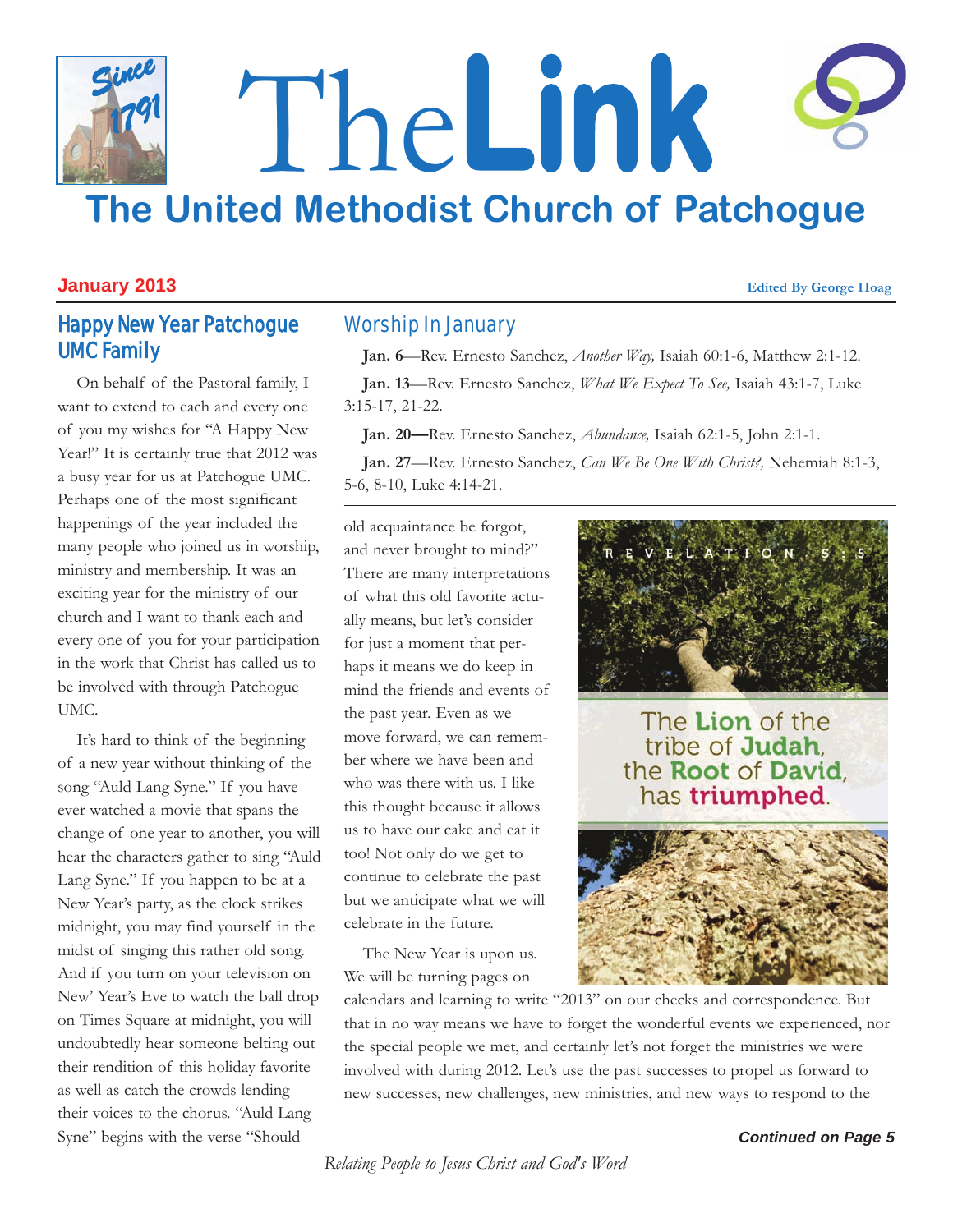# Circle of Concern

# *For Bereavement:*

For the Family and Friends of Rachel Nason (Wendy Hollowell's Mother.) For the Family and Friends of Amelia (Gail) Devery.

# *For Guidance:*

Barbara McAllister, Ray Clark, Cat Placement and Rescue, Michael Amarati, Philip Demacos, Joanne, Rose Conti, Lisa Prince, Joan, the Neuman family, Wilfredo Franco, Monica, Patrick Keena, Sheila Dreaper, Sofia and her family, John Casale, Our Troops and Veterans; Dean and family, Carlos Alvarado, Tim, Paul, Christine, Carol Moore, Raquel Miller, Emma Easley, Tom, Mike, Matt, Brian, Justin, Ray Anderson, Lori, Irene Catalino, Justin and Dean Angell, Pat, Lisa, Ben and baby Anna, Heather Reiss, James Wright's Grandmother, Barry Burrell, Linda, Stephen Martin, Purificato Family, Ashley Lauren, Linda Morgan, Luigi, Maureen, Tom Mansfield and friends, Emma Evelend, Lisa, Barbara Rago, Catherine Weber's aunt, Esmeralda Coppola, Carmen Marrero, Loriann, David, Kathleen Russo, Alicia Evans, Debbie Jemma, Barbara, Katie, Anna, Suzanne, Amanda Garcia, Doris May, Margaret, Lois, Laurie, Bonnie Smith, Debbie Turpeau, Julio, Lisa, Paul Walkawitz, Debbie, Tom Kerr, Laura Jacobs, Sarah and Justin Tann for a healthy pregnancy and birth of their first child; Barbara Jehle, Elise Gavrock, Steve, June Barile, Luke Gonzalez, for comfort and healing for Raymond and Randy Prince on the passing of Tina Prince, the Elam Family, Paula Rowe, Jennifer Femister and family, Joann Henn, Steve McCarthy, Bruce Kirschner, Elaine and family, Lillian Aparicio, Marge Prince, Stephen, Lisa, Rich Azzopardi, Carolyn Seus, Rosemary Swartz, Joe Tucker, Kevin Stieger, Melanie Schnieder, Connie Castogua, Marybeth Losch and family, Joan Curtis' sister, Michael Emmel, Joseph Emmel, Kim Kluge, Emily Zeh, Bruce Kirschner's mother, Jody, Victor Levine's father, Henry Prince, Caleb Edward, Ryan Cullin, Sanborn Family, Lisa Manzolillo and Donna Horoski.

# *These Who are Hospitalized:*

Josh Boneventure, Frank, Nana Grace, Nancy Marshall, Bertha Smith, Lee Hollowell, Mary Payne, Debbie Fiore, Layden John Clark, Mary Zatorski, Dan, Ernest Boyd, Chris, Phil Ianello, Emily, Mike D., Joseph Hawthorne, Emma Rasley, Angelo, Kelly Seeman, Rebecca Hendersen, Gil Brown, Pat Ward, Pat, Christina Broom, Barbara Asmus, Susanna Davies-Pepper, Mike Welsh, Joyce Ferrrante, Kathleen Russo, Caroline Moore, Amelia McCarthy, Ronald Mansell, Linda Carrol, Carmelo Espiritu, Doc McNight, Maureen Grippi, Debbie Turpeau, Rich Kaufold, Michael T. Batttaglia, Andrew Wittman, Jr., Al Monteverdi, Henry Ohlsen, Carolyn Venator, Gladys Messias, Laura Magill, Kent Turchaniun, Erin Purce, Henry Prince, Lisa Cash, George Russler, Pasquale Arpaio, Waldon Scott, Trudy Ann Smith.

# *These at Home:*

Joseph Weinzettle, Natalie Burnett-Lynch, Kathleen Chodorski, Kyra McCarthy, Debi DelRossi, Belle Barile, Tom Furman, Lisa Lopez, Dorotea

Sanchez, Mary Jones, John Krulger, Shelly Granger, Marie Lino, Marta, Donna Herrick, Philip Rudolph, Jytte & Nils Sorensen (Geri Sheridan's relatives in Denmark), Sandy Burrell, Lorraine Greco, Emily Navidad, the Moultrre Family, Kim Farrel's daughter, Ceil Witt, June Barile's parents, Muriel Vilar, Guillermina Alverio (Pastor Sanchez's mother,) Catherine Interrante, Arthur Rice, Glenn Hollins, Beth Widera, Marie Cirillo, Bob Ruggiero, Pat Addison, Don Wilson, Pat Q. Bayne, the McCarthy family, Mike Battaglia, Al Montverdi, Janet Monteverdi, Paula Rowe, Albert Eid, Thomas, Andrew Brand, Ted Davies, Ed and Brenda Klingel.

# *These who are in Rehab or Nursing Care Facilities:*

Alice Zahnd in Patchogue Nursing Center, 25 Schoenfeld Blvd., Patchogue, NY.

Hazel Nargi in McPeak's Adult Home, 286 N. Ocean Ave., Patchogue.

Esther Davies in Brookhaven Health Facility, 801 Gozzolla Drive, E. Patchogue, NY 11772 Room 78D, 631- 289-3150.

Peter Moor in Veteran's Home at Stony Brook University Hospital, Stony Brook, NY.

*Pray for our church and her future directions!*

# **Make your Prayer Request on line at PatchogueUMC.Org**

The deadline for contributions to the February edition of **TheLink** is January 11. Please e-mail your copy to gbhoag@optonline.net.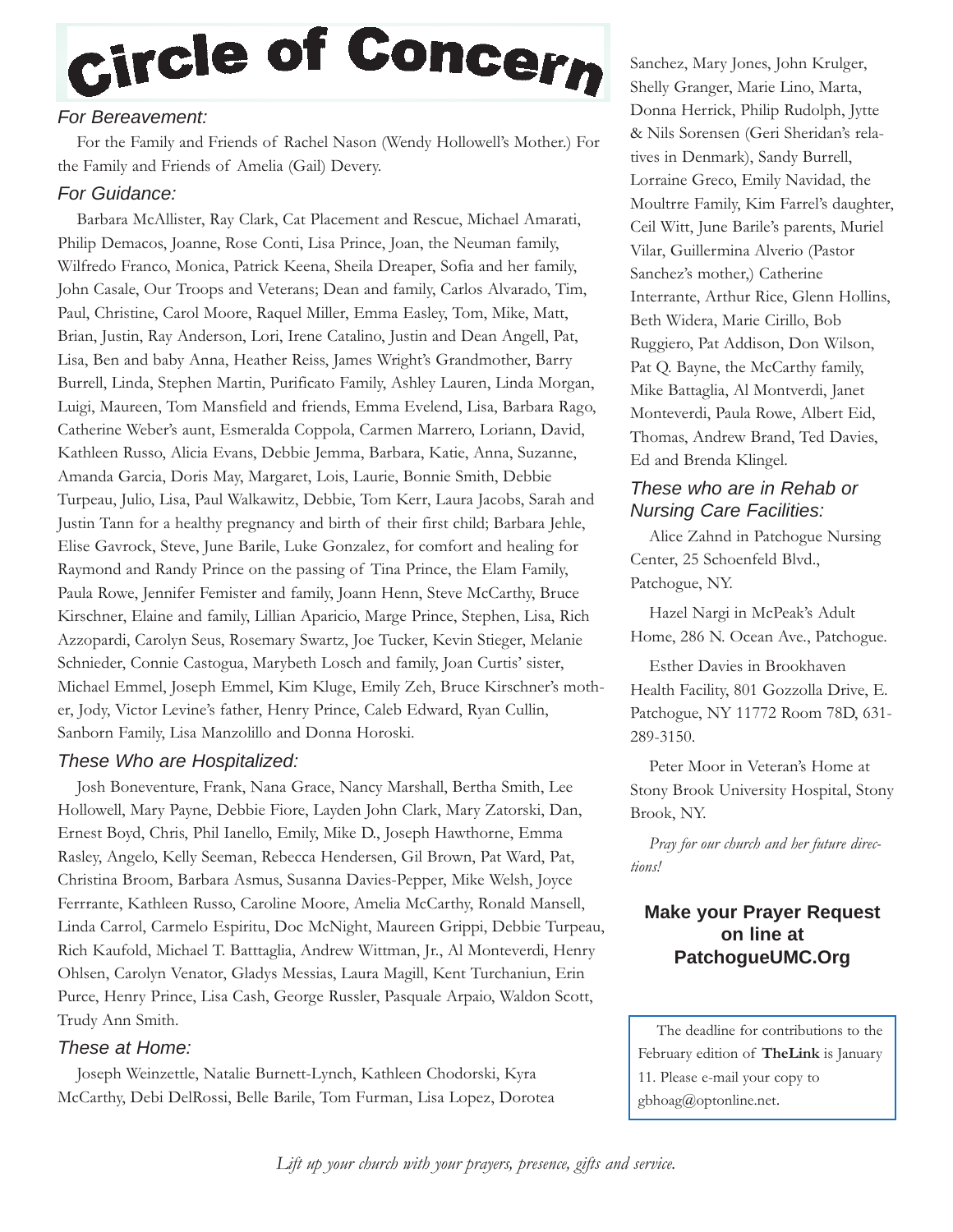# The Stewardship Moment

*"The Lord bless you and keep you; the Lord make his face shine upon you and be gracious to you; the Lord turn his face toward you and give you peace".* Numbers 6:24-26.

As we progress joyfully through the holiday season, your Stewardship committee continues to work hard to keep all the members of UMC Patchogue up to date with information and reporting on all facets of the Christian life. We will continue to present this information under the headings provided in our ongoing Stewardship campaign for 2013; hopefully, this will enable all of you to find any particular items of interest a bit more easily. And, please: if there is anything we can do to enhance or improve this column, please let any member of the committee know. Thanks!

#### **The Pastoral Care Ministry**

Pastor Sanchez is very satisfied with the worship service (Order of Worship) as it currently stands. He is also delighted with the small groups that have become a vital and vibrant part of our congregation's participation in the Christian life: the Bible studies, the healing and prayer services, Wesley Dinners, the many youth projects, and so many others. Pastor feels that small group worship and service enhance the spirituality of the entire church, and there seems to be a revitalization of these efforts… He is very excited that our new members have become so active in our day to day church life. And he is especially happy about the church youth who step up to assist in worship on the first Sunday of each month. Finally, his confirmation class continues to be on course, with seven youth currently enrolled.

#### **Worship & Music**

The Choral Society of the Moriches, with Martha Campanile directing, performed Handel's Messiah on Friday, Dec. 14 in the sanctuary here at UMC Patchogue. It was well attended, and the performance itself was beautiful (of course!) The United Methodist Women served complementary refreshments. Two days later, during worship on Sunday Dec. 16, our young people presented the annual Christmas Pageant, a delight as always.

In January, 2013, watch for the Three Kings Day celebration during service on the 6th, including a pot luck lunch afterwards. During worship on the following Sunday, Jan. 13, we will be adding a new, regular feature: contemporary music of praise, led by Ken Miller. He invites all of you to participate—with your voices, spirits, and hearts! And on the 27th, there will be a training workshop for Worship Assistants, Ushers, and Greeters.

#### **Christian Education**

As mentioned above, Confirmation class now has seven confirmands. They will be doing a mini-retreat (one day) on Saturday, Jan. 19, focused on spiritual practices. The Wednesday bible study has finished their program named The Journey, and will resume studies in February, curriculum to be determined. Sunday AM Bible study continues with the Banned Questions, occasionally supplanted by timely topics of interest. The high school class is well along in its study of the Old Testament; they also played a spirited game of "Bible Feud" on Sunday, Dec. 12, which was a quiz on the first several books of the Bible loosely based on the format of "Family Feud". The

need for a Youth Group Leader continues.

#### **Service to the Community**

Wesley Dinner was held Thursday Dec. 27, and "Boxing Day" gifts of hats, gloves and mittens were distributed. ESL continues classes for local Hispanic residents, with participation at each class usually from 10 to 14 people. The ICC Insurance Agency has adopted a Food Pantry family for Christmas, may God bless them! And speaking of the Food Pantry…

If there is anyone who still doubts that God works in mysterious and beautiful ways, he or she need look no further than any storage area, nook or cranny in church, where they can find seven pallets of non-perishable food and household necessities donated by the Jansons, owners of the local Shop Rite store, to augment our Food Pantry. (And Gail Hoag: THANK YOU!) Our heartfelt thanks and gratitude go out for this wonderful gift of direct support to those in need.

#### **Outreach & Mission**

UMW has created five gift baskets for those in nursing homes and the home-bound. Wesley Dinners & the Food Pantry work together to provide gloves and hats, bags of toiletries, extra food bags, and toys. Several groups are preparing food and snack bags for those who need food, but show up outside Food Pantry hours, and there was a further collection towards that ministry on Dec. 30. UMW continues to offer Fair Trade Coffee, Cocoa, Chocolate and catalog items. They are making their annual contributions this year to our New York Annual Conference, Wesley Dinners, our congregation, and towards the refurbish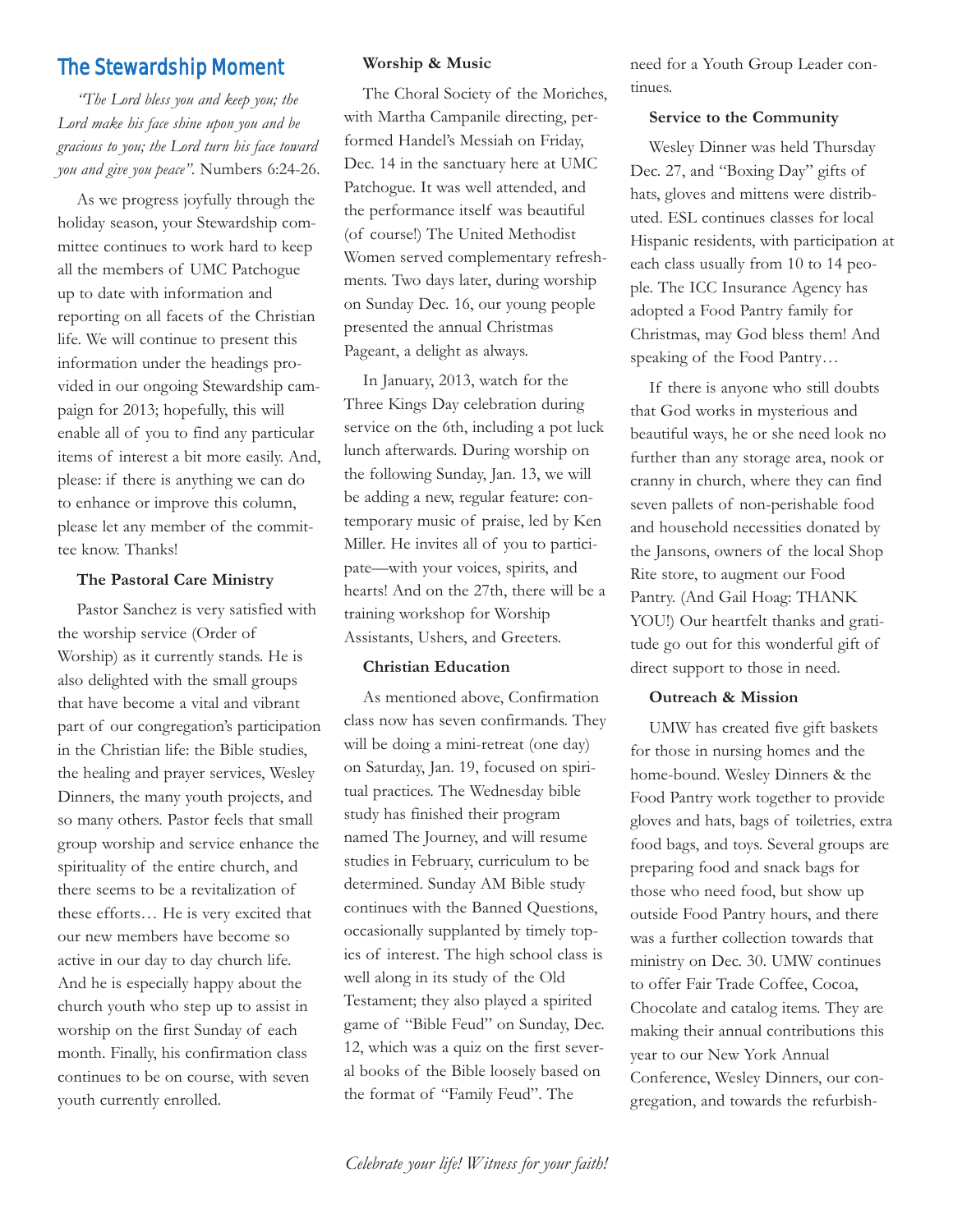ment of the bathroom in the narthex.

Acting in Christ's true Spirit: the Salvation Army continues to supply, and Lenny Pearson continues to deliver, relief supplies of food and other necessities to the permanent residents of Fire Island, those 60 or so who live on Fire Island year-round, and had nowhere to go when Sandy crashed into their homes

#### **Inreach & Fellowship**

Thanks to Dave Hollowell for building platforms for the two projectors in the sanctuary. With the second screen in place, we continue to expand the tools available to enhance our worship service.

Finally, thanks to all who welcome our visitors and guests. What could be more Christ-like than to welcome a stranger who has come to our "house"? You never know whether you will be the one who gives the firm handshake, the warm embrace, or the simple testimony about your church that will make a visitor say, "wow, I really feel welcome here, I want to know more!", vs. "oh, well, this isn't the place, on with the ChurchSearch…" We ALL can—and do—make a difference; what a wonderful thing it is when we make that difference with Jesus Christ as our guide. "Behold, I come to the door and knock…"

May God bless us all!

*—Your Stewardship Committee*



# Stewardship Campaign for 2013

Although the thrust of the "Extravagant Generosity, The Heart of Giving" program is over, the practice of Extravagant Generosity must continue. Thanks to the many of you who have responded with an Estimate of Giving. However, we have not yet met our goal. There is still time for you to become a part of this exciting time in our church as we grow and gradually change into the church we envision. If you would like an Estimate of Giving "card", you may get one in the church office. If you would like to give electronically, please call or email the office for a direct deposit form. If you need a reminder of what it's all about, revisit the Heart Card boards around the church. A couple of weeks ago we had the opportunity to see Extravagant Generosity in action as the Cloud Room was filled with items for distribution to the less fortunate members of our community. What a GIFT! And now we have the opportunity to experience how good it feels to give. That was truly a gift that gives. That is what "Extravagant Generosity, The Heart of Giving" is all about, feeling good about giving! Doesn't that feel great?

For those who still desire to submit an Estimate of Giving, Financial Secretary Tom Bracken notes that we are still short of our budgeted amount. If, after prayer, you wish to make a commitment at this point, or perhaps desire to increase the Estimate you have already turned in, there is still time. Thanks for your honest consideration.

# Happy New Year (From Page 1)

gift of a Savior that we have celebrated at Christmas. If indeed we believe that "unto us a child is born, a Savior given" then we have the most wonderful reason to carry into 2013 and every day of this New Year the glorious news we know to be true.

If you are prone to make resolutions as you enter a new year, may I suggest that you add these to your list:

• Make certain that you are involved in conversation with God daily (prayer);

• Make it a point to be present for worship regularly (praise); and

• Make efforts to share your faith as you are able and comfortable (potential).

There are certainly more that could be added if we wanted an all-inclusive list, but if we can be involved in these three regularly, we will kickoff the new year with efforts that are pleasing to God. As always, the ministries and joys that come from knowing Christ and making Him known are unlimited. It is exciting to consider what we have accomplished and what awaits us. I look forward to 2013 and the New Year. Blessings.

In Christ,

*—Pastor Sanchez* 

# Lenten Season Schedule

**Ash Wednesday**—Feb. 13 **Palm Sunday**—March 24 **Maundy Thursday**—March 28 **Good Friday**—March 29 **Easter Sunday**—March 31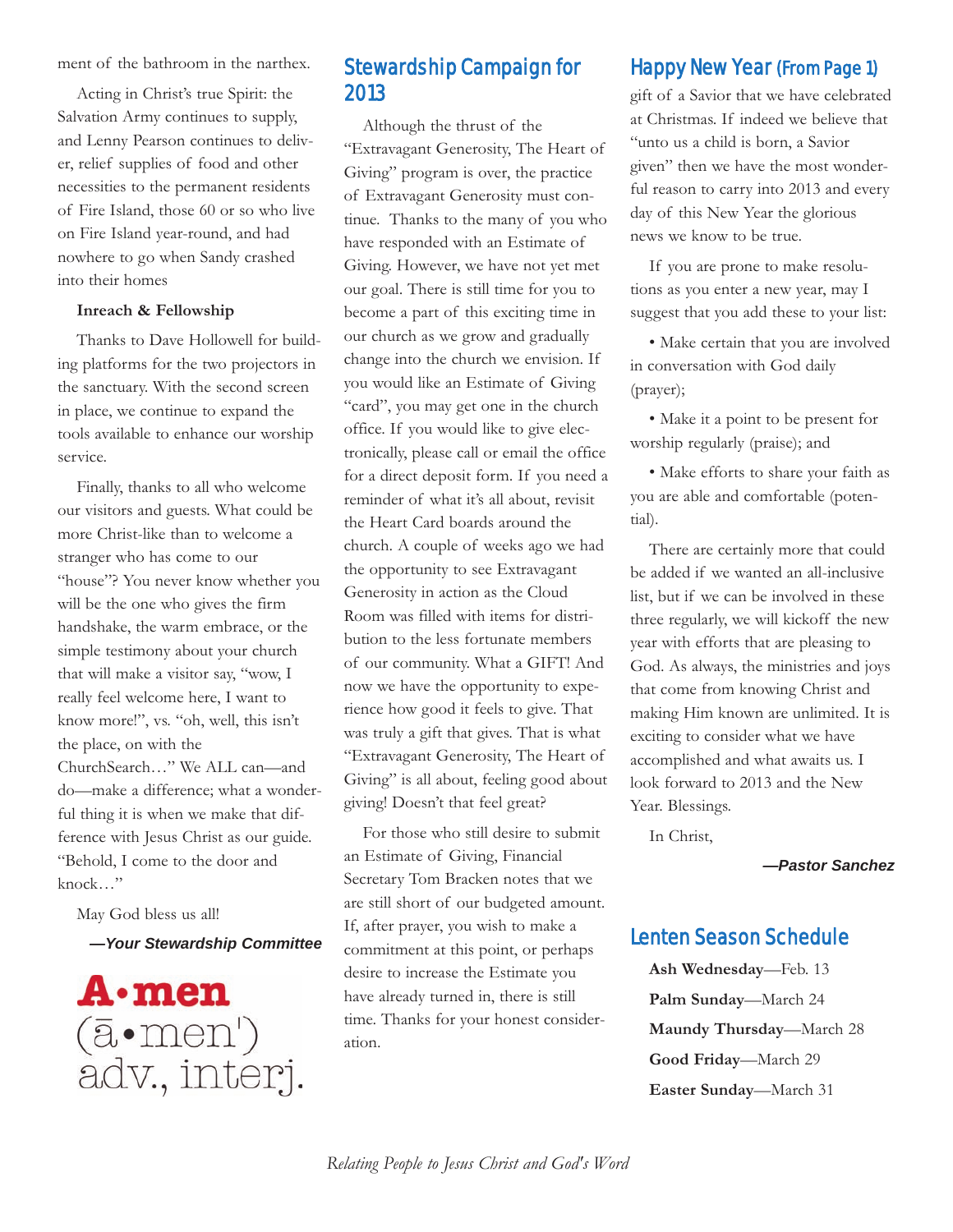# **United Methodist Church of Patchogue January 2013**

| <b>Sun</b>                                                                                                                                                                  | Mon                                             | <b>Tue</b>                                                                             | <b>Wed</b>         | <b>Thu</b>                                                       | <b>Fri</b>                                                     | <b>Sat</b>                        |
|-----------------------------------------------------------------------------------------------------------------------------------------------------------------------------|-------------------------------------------------|----------------------------------------------------------------------------------------|--------------------|------------------------------------------------------------------|----------------------------------------------------------------|-----------------------------------|
|                                                                                                                                                                             |                                                 | $\overline{l}$<br>$10$ a.m.-Noon-<br>Food Pantry<br>$6:30$ p.m.-ESL<br>$7:00 p.m. -AA$ | $\overline{2}$     | $\mathfrak{Z}$<br>7:30 p.m.-Choir<br>Rehearsal                   | $\overline{4}$<br>11 a.m.-Bible<br>Study<br>$7:00$ p.m.- $N/A$ | 5                                 |
| 6                                                                                                                                                                           | 7                                               | 8                                                                                      | 9                  | 10                                                               | 11                                                             | 12                                |
| $9:00$ a.m.-Adult<br>Study<br>$10$ a.m. $-$<br>Communion<br>Worship/Sunday<br>School<br>$11:30$ a.m.-<br><b>Confirmation Class</b><br>$11:30$ a.m.-Puerto<br>Rican Luncheon | 7 p.m.-Prayer<br>Ministry<br>$7$ p.m. $-AA$     | $10$ a.m.-Noon-<br>Food Pantry<br>6:30 p.m.-ESL<br>$7:00$ p.m.- $AA$                   | 7:00 p.m-UM<br>Men | 7:30 p.m.-Choir<br>Rehearsal                                     | 11 a.m.-Bible<br>Study<br>$7:00 p.m. -N/A$                     | 9:30 a.m.-UMW                     |
| 13<br>$9:00$ a.m.-Adult<br>Study<br>10 a.m.-Worship/<br>Sunday School<br>$11:30$ a.m.-<br>Finance                                                                           | 14<br>7 p.m.-Prayer<br>Ministry<br>$7 p.m. -AA$ | 15<br>10 a.m.-Noon-<br>Food Pantry<br>$6:30$ p.m.-ESL<br>7:00 p.m.-AA                  | 16                 | 17<br>7:30 p.m.-Choir<br>Rehearsal                               | 18<br>11 a.m.-Bible<br>Study<br>$7:00 p.m. -N/A$               | 19<br><b>Confirmation Retreat</b> |
| <i>20</i><br>$9:00$ a.m.--Adult<br>Study<br>10 a.m.— Worship/<br>Sunday School/                                                                                             | 21<br>7 p.m.-Prayer<br>Ministry<br>$7 p.m. -AA$ | 22<br>10 a.m.-Noon-<br>Food Pantry<br>6:30 p.m.-ESL<br>$7:00 p.m. -AA$                 | 23                 | 24<br>5:00 p.m.-Wesley<br>Dinner<br>7:30 p.m.-Choir<br>Rehearsal | 25<br>11 a.m.-Bible<br>Study<br>$7:00 p.m. -N/A$               | 26                                |
| 27<br>$9:00$ a.m.-Adult<br>Study<br>10 a.m.— Worship/<br>Sunday School<br>$11:30$ a.m.-<br>Trustees                                                                         | 28<br>7 p.m.-Prayer<br>Ministry<br>$7 p.m. -AA$ | 29<br>$10$ a.m.-Noon-<br>Food Pantry<br>$6:30$ p.m. $-$ ESL<br>7:00 p.m.-- AA          | 30                 | 31<br>7:30 p.m.-Choir<br>Rehearsal                               |                                                                |                                   |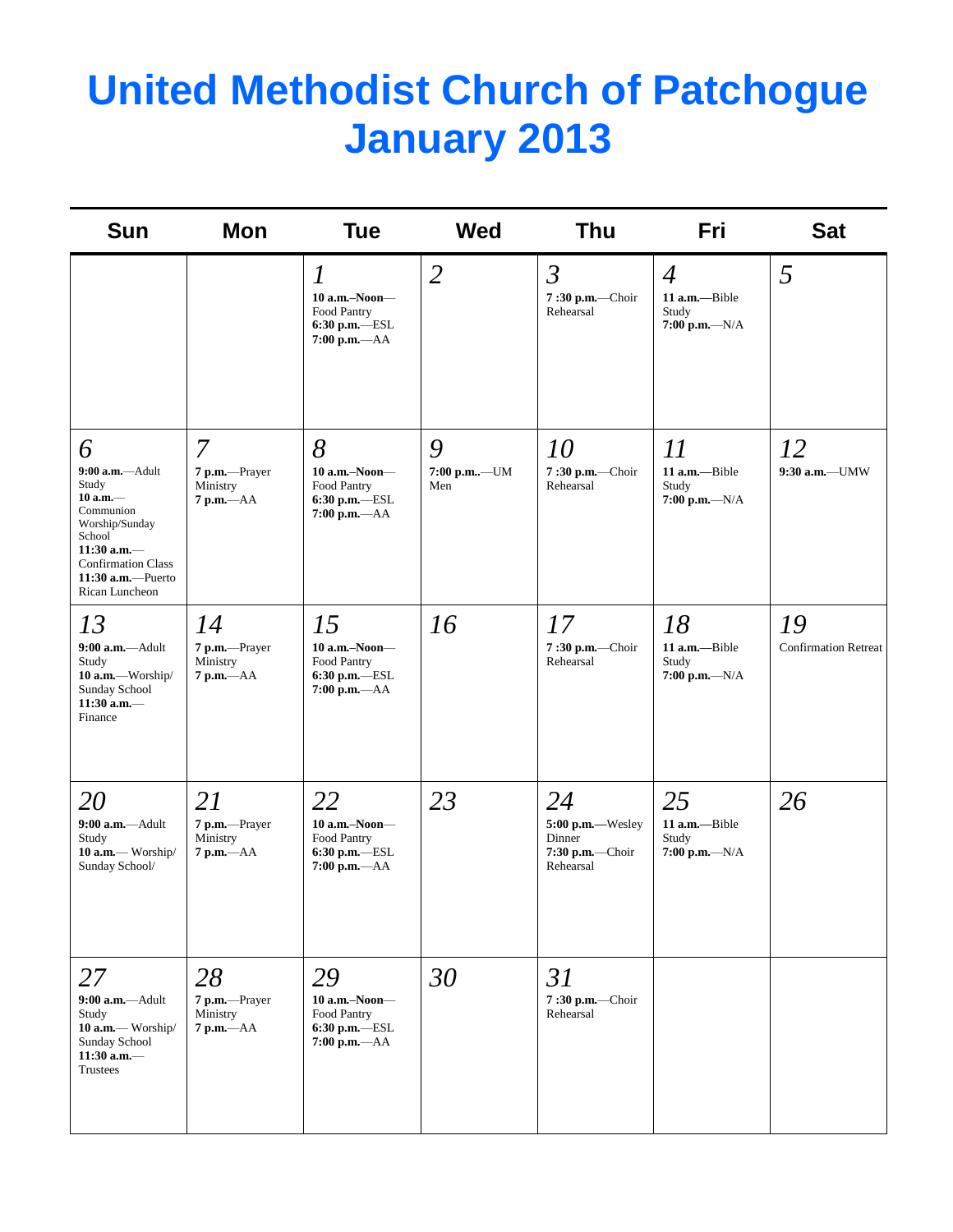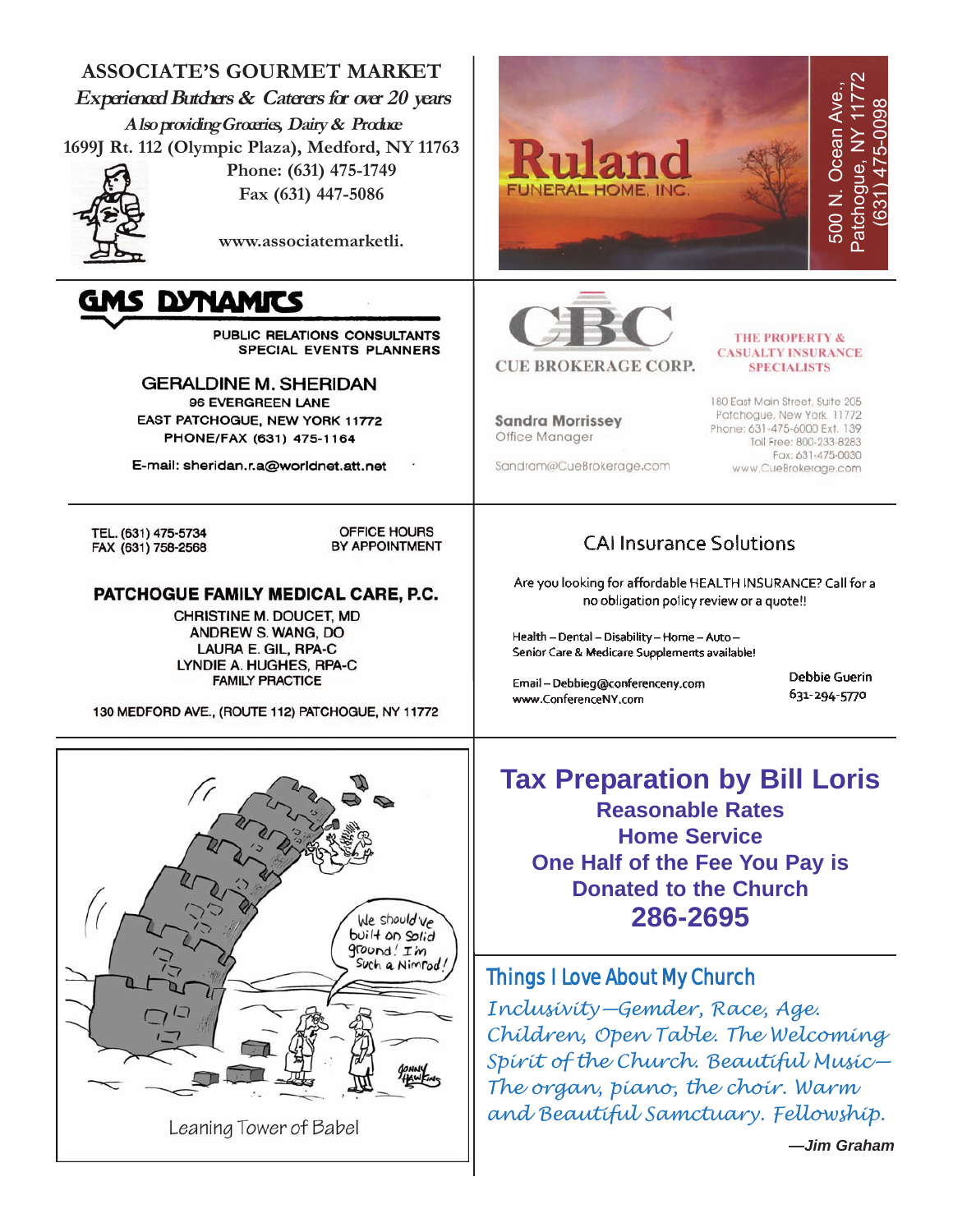



# Our Cup Runneth Over

Our Food Pantry and Wesley Dinner program received a huge donation in December from Shop Rite of Patchogue. The Janson family, owners of the store, sent a tractor trailer to the

church with seven pallets of non-perishable food and other household supplies. The retail value of the donation is more than \$38,000. A big crew of our own came down to help unload, including Pastor Sanchez, above. The group photo shows Harry Janson II on the left with wife Amy and their children, Sarah and Harry III in the center. Left to right, Michael Alexio, Jim Miller, Janet Alt, Christine Saas, David Hollowell, William Loris, Barbara Becker, Gail Hoag, Jerry Alt, Jean Miller, Ray Henson, and Richie Anderson.

# Newtown Massacre Impacts Local Church

It was supposed to be Christmas Pageant Sunday at Newtown United Methodist Church. The joy candle was to be lit on the Advent wreath. Christmas caroling was to take place after the second service. Instead, it was a time to weep, a time to mourn. Two 7-year-olds from the congregation were among the 20 children and six adults who were killed two days earlier, Dec. 14, in the shooting rampage at Sandy Hook Elementary School. A 20-year-old had visited unspeakable horror on a school, a community and a group of families that had sent their happy youngsters off to another day at a school with a committed staff of teachers and administrators. First responders were called from their "day jobs" to rush into a rescue situation that left them with lasting traumatic images. Law enforcement — local, state and federal — were frantically summoned to secure the school and begin the painstaking process of putting together the pieces to determine what happened and to try to provide answers to the inevitable question of "why."

After the events of Friday morning, almost nothing seemed right with the world. The Rev. Mel Kawakami, the senior pastor at Newtown, had to prepare a sermon on Saturday night, a sermon he did not anticipate writing. On Sunday morning, Jay and Jeff stood outside the church in the gray, drizzly weather, welcoming guests and keeping a wary eye on the media barrage that continued to sweep down the narrow street in front of the church. They were keeping the parking lot open for worshippers rather than the TV microwave trucks. They hadn't imagined that they, and their friend Don, would be out in the cold all morning long. Karen, a member of the congregation, said she appreciated "the caring commitment of the congregation," something she had experienced during her husband's recent illness, but she hadn't imagined that people would be clinging to each other for reasons beyond the friendliness and spirit of the season.

Bishop Martin McLee, the New York Annual Conference's new resident bishop, had made other commitments for Sunday, as had his cousin, who also changed his plans and drove the bishop the two hours north to Newtown, the usually quiet, Norman Rockwell-like country village with a creek that gurgles through the main part of town. *—UMNS*